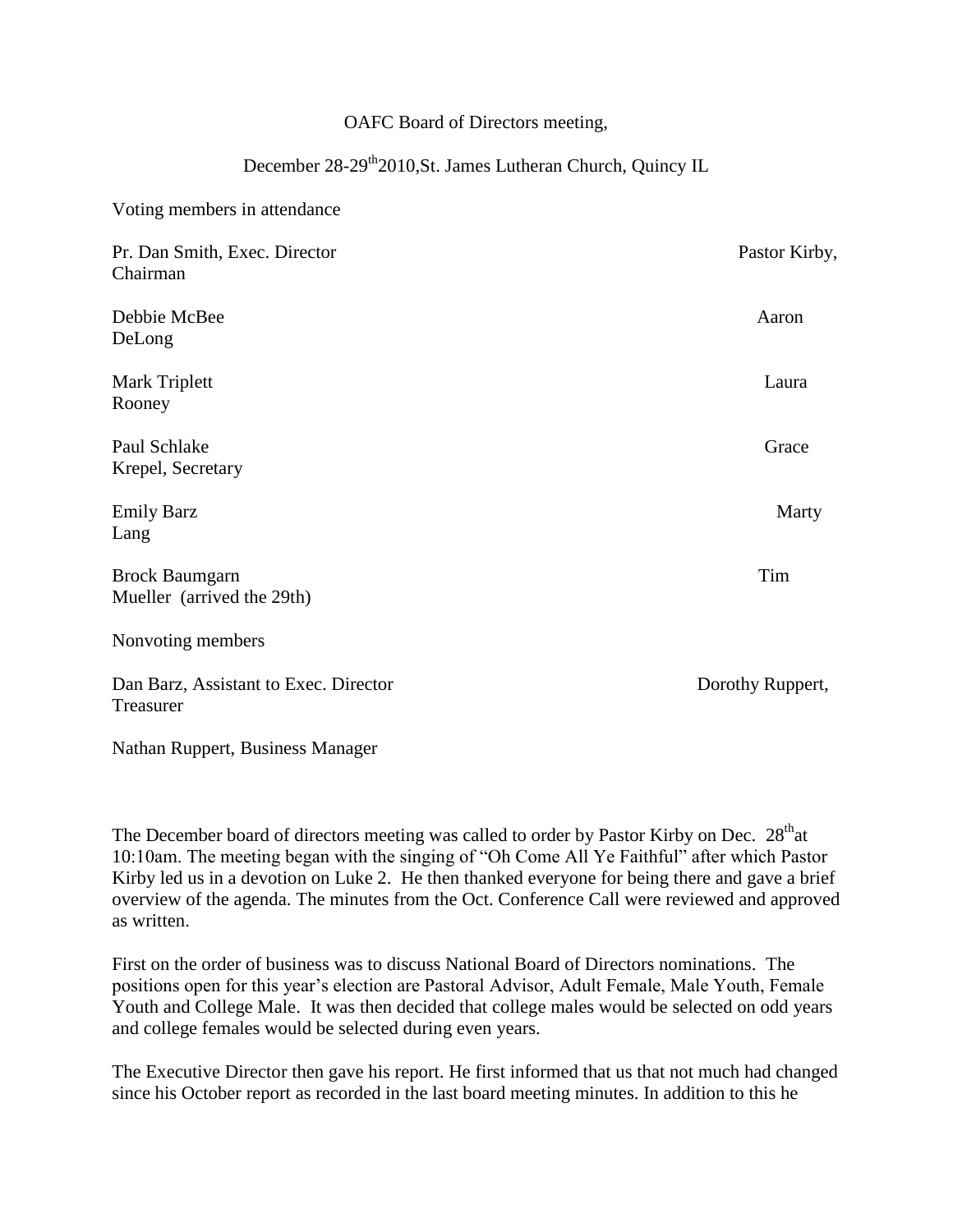informed us that LWML had requested that we provide entertainment for children at their national convention this summer in Peoria, Illinois. He also discussed a contact in Vermont who wanted to start an OAFC group there. He explained his communication with them. He also informed us that the Central Illinois District schedule is full until the end of spring. He also thanked the Rupperts for all their hard work.

Dan Barz gave his Assistant to the Exec. Director report

He commented on the blessing of the  $40<sup>th</sup>$ Anniversary. He also talked about the Michigan Office. Some of the supplies have been moved to Trinity Lutheran Church in St. Joseph, Michigan. He also informed the Board that there were possibly a number of Concordia colleges willing to host summer trainings in the future. He mentioned that he led a travel team over spring break. He made several college visits to Ann Arbor, Mequon, and River Forest. He has also been leading Chapel at Trinity Lutheran School in Sawyer, Michigan. He has been sending out the OAFC Crier monthly and dealing with problems with the new website. Discussion followed about what the purpose of the website is and if it is fulfilling its purpose. It was remarked that the website can be rather hard to operate. Communication was briefly discussed. Then Mr. Barz's travel to the LCMS convention and National Youth Gathering was covered. Mr. Barz informed us the new OAFC laptop and printer are working well. He also briefly discussed his search for an added job which included looking into the Specific Ministry Pastor (SMP) program.

Dorothy summited her Treasurer's report and stressed once again that, without the memorials which were ten percent of our budget received this year, we would not have been able to balance this year's budget. Nathan Ruppert stressed that we need to become more aware of our finances. The comment was made that the more weekends we have the better financially we will be.

Nathan Ruppert summited his Business Manager report which included a very informative breakdown of our calls.

The Board then took a break for lunch.

## OLD BUSINESS

The meeting soon restarted with a discussion about the use of tracts with the old address on them. Debbie McBee stressed the need for quality within our organization. It was then approved to allot money for the reprinting of AH tracts to be given to regional teams at summer training.

The Website and its problems were discussed and the intention of forming a committee was brought up.

Contact with the lead directors was discussed.

The next order of business was the formation of committees. At the last meeting Pastor Kirby suggested that we form Board committees to get more involvement and communication within the board. Mark Triplett commented that it could work hand in hand with the youth committees he had been working on starting. The committees are as follows: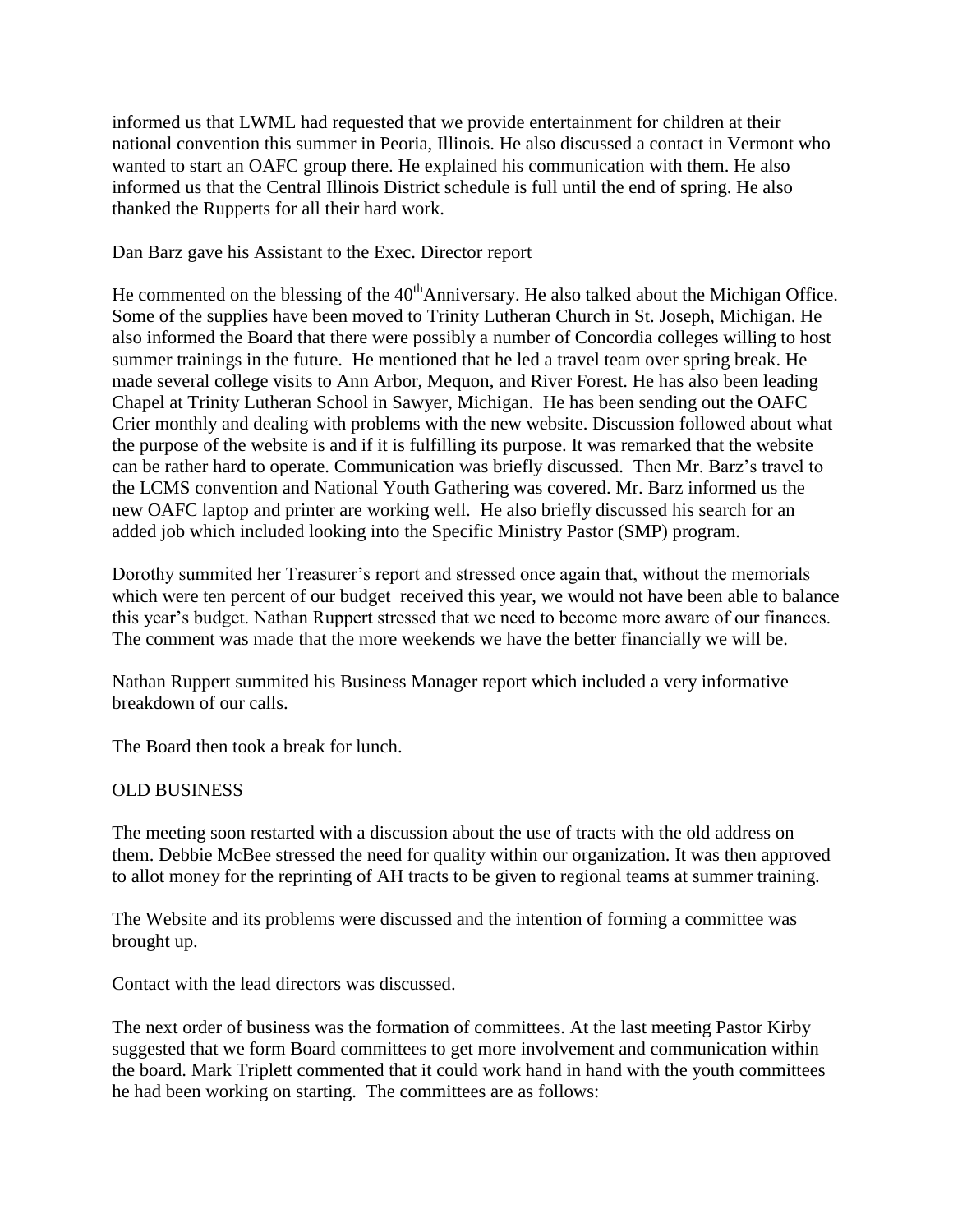- New Groups
- Finance/Fundraising
- Public Relations
- Communications/Alumni
- Technology/Webpage
- Nominations
- $\bullet$  Events (ST, NYG)

All Board members signed up for one or more committees and suggested other Individuals that they believed would be good for these positions.

A short break was followed by the song "What Child is This."

The Model Release form was then discussed. Sandra Hernandez motioned that we approve the Model Release for use. Marty Lang seconded the motion. The Motion passed unanimously.

Mark Triplett then informed us that the format for New Years is slightly different this year. OAFC Theater will be a competition this year. The judging categories will include creativeness, relation to the theme, and spirituality. Teams must score a high enough score in spirituality to win. The prize will be the video being posted on the Website and typed out for other groups to use.

Mr. Barz then gave an update on the summer training site and said that Tim Onnen is working on contacting churches but cannot move forward until the busy Christmas season in Branson, MO, is over.

Summer training evaluations were then discussed. The need for better organization, more applicable workshops and time for office hours were covered.

## New Business

Issues related to 2011 budget approval were discussed first:

Nathan Ruppert brought up the need for background checks for our lead directors for security and legal protection purposes. Nathan suggested we use "Protect My Ministry" organization. It was moved that we place adequate funds in the budget to cover background checks for lead directors. Brock seconded and the motion passed.

Next Dorothy Ruppert brought up that our constitution requires an audit of our finances every year. This has been neglected for several years. It was agreed that this needed to take place this year and sufficient funds were included in the budget. Dorothy would seek a qualified independent accountant.

At 5:30 pm the board took a break for supper and resumed about an hour later.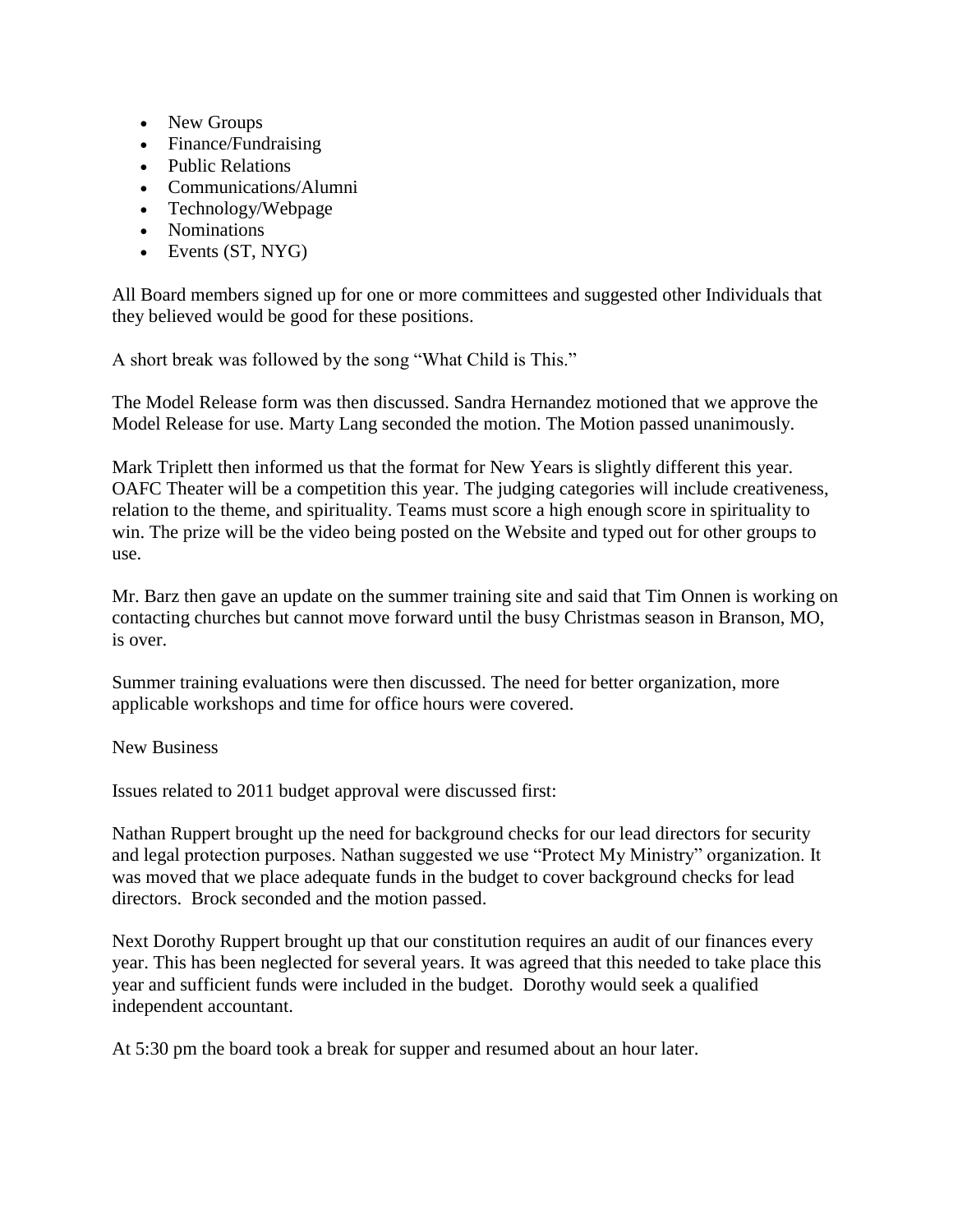Pastor Kirby then requested an executive session and asked Pastor Smith, Dan Barz, and Emily Barz to leave the room for discussion of executive staffing issues and Dan Barz' request to participate in the SMP program.

The meeting was postponed for the night at 8:00 pm.

Wed., December 29, the meeting was resumed at 8:14 am.

We began by singing "Mary did you know" followed by Sandra Hernandez reading a poem "Prayer of Christmas." Mark then lead a devotion over 1 Kings ch 2 and 2 Samuel 12:1-14. After this Pastor Kirby asked to resume executive session, and Pastor Dan and Dan Barz once again left the room.

After extensive discussion it was moved and seconded that the Board of Directors eliminate the position of Assistant to the Executive Director and replace the position with a full-time Executive Director. The Assistant to the Executive Director will be paid the current level of salary and benefits until July 31, 2011. Pastor Dan Smith rejoined the meeting to debate the motion. The vote was taken by written ballet. The vote passed unanimously with two abstentions. The Board ended Executive session. The board thanked Dan Barz for his faithful service and expressed its hope that he will continue involvement with the organization. The board also encouraged Dan to use the coming months primarily to search for new employment and clarified that even if full-time employment was taken before July 31, the salary and benefits will continue to that date.

The next step was to approve the budget. Aaron DeLong moved that we accept the amended budget which included revisions for background checks, audit and printing of revised Assurance of Heaven tracts. Sandra Hernandez seconded, and the motion passed.

After some discussion of the upcoming Summer Training, Mark Triplett moved that we put the Events committee in charge of planning and organizing Summer Training programming with the aid of the Dan Barz and Tim Onnen. Grace Krepel seconded and the board passed the motion. A March  $1<sup>st</sup>$  deadline was set for the theme, Information, and outline for the 2011 Summer Training.

Travel Teams were then discussed. Mark then moved that a committee of former travel team leaders plan the travel teams this year with the input of the New Groups Committee. Aaron DeLong seconded the motion and it passed.

Revisions for the youth and leader manuals were discussed. Nathan Ruppert has done a revision of the youth manual that will be sent to board members before the next meeting. Names were then suggested for help in the revisions of the leader's manual, and Pastor Kirby will coordinate suggested revisions.

At Nathan's suggestion Grace Krepel moved that the old song books be made available for 60 days to Alumni, followed by congregations, for the cost of shipping. Brock Baumgarn seconded and the motion passed. The Board took a lunch break.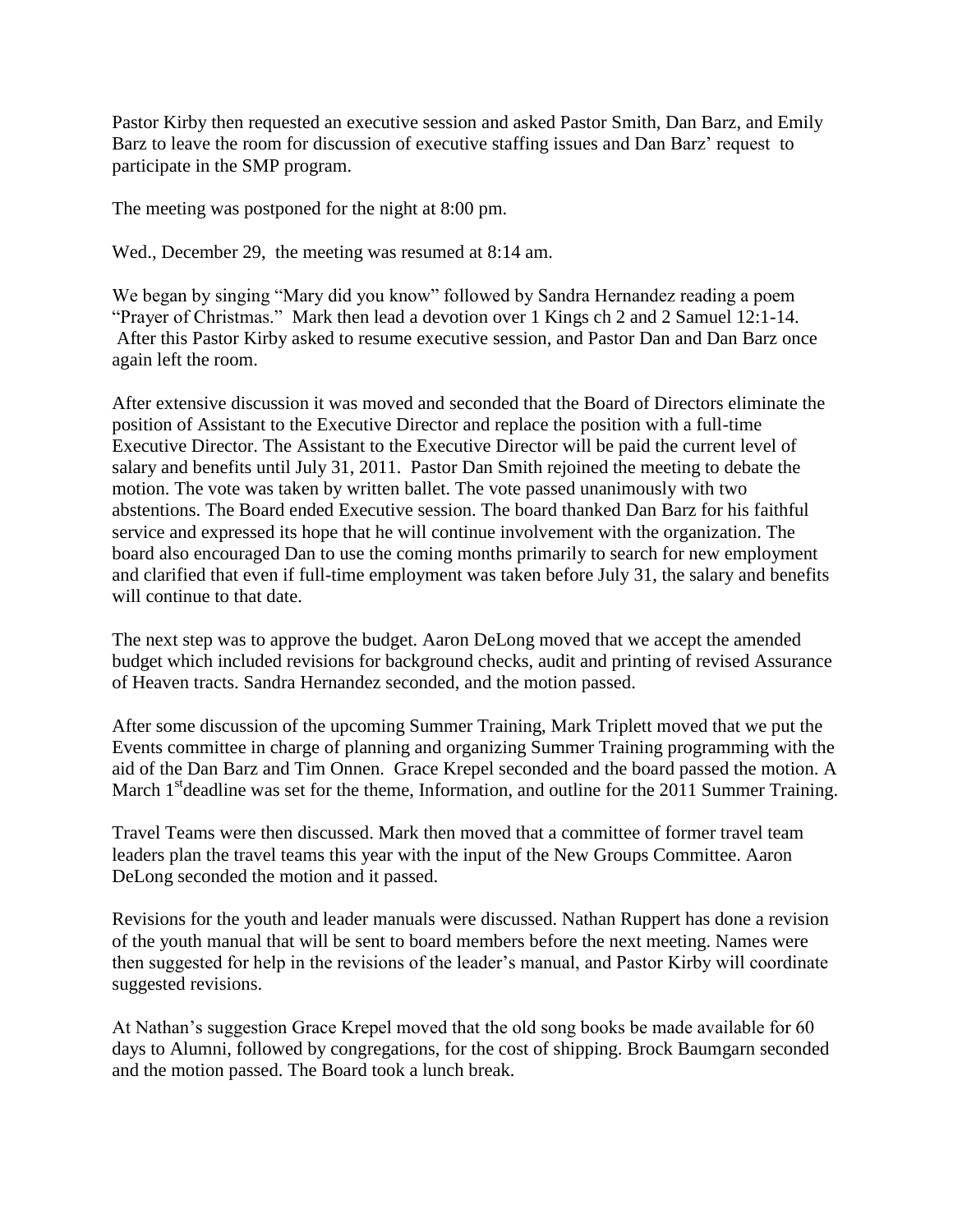Pastor Dan then talked in depth about how OAFC will be helping with at the National LWML convention, June 23-26, 2011, in Peoria.

Nathan Ruppert then directed the board to some statistics he had collected. In 2004 OAFC had 19 state groups. At this time there is activity in only 8 states. Nathan did stipulate that this report is only as good as his data, which he collected through weekend reports.

The idea of participating in the "What a Way" Church Worker recruitment initiative was discussed but no action was taken.

Pastor Kirby suggested that we have a display and representative at the Concordia Seminary Reaching Out Together conference in mid-February and the board gave approval. Nathan Ruppert will coordinate our participation.

Pastor Kirby then informed the board that there are several updates that need to take place in the constitution. They are as follows:

Removal of redundant statements regarding our RSO organization status

Stipulation of year of elections for college age youth (odd for male, even for female)

Removal of the requirement for sending OAFC minutes to LCMS headquarters

These updates will be drafted and presented to the April conference call.

The possibility of a travel team to Taiwan was discussed, and it was decided that if a group of individuals wanted to pursue this, then they would have to fund it themselves.

It was moved that we add "and other events" to our mission statement after "outreach weekends" Emily seconded and the motion passed. The approved mission statement is as follows:

**Ongoing Ambassadors for Christ serves LCMS Congregations nationwide by leading OAFC Outreach Weekends and other Events; training youth & adults to better share their faith in our Savior Jesus Christ, the only way to heaven. 1. Wewitness to all who will listen about the certainty of eternal life through Jesus Christ. 2. We invite the unchurched to the congregations we serve. 3. We train youth and adults to share their faith and to train others. OAFC witnesses through Bible study, singing, canvassing, dramas, puppets and personal witnesses.**

An executive session was once again established. A committee was formed to start the call process for full-time Executive Director. The committee consists of Pastor Kirby, Nathan and Dorothy Ruppert, Debbie McBee, and Mark Triplett. The due date for a list of pastors to call was set for January 15<sup>th</sup>. It was also decided that current lead directors will be called by board members to inform them of the changes taking place and to seek names for the position of Executive Director from OAFC members. The executive session was once again ended.